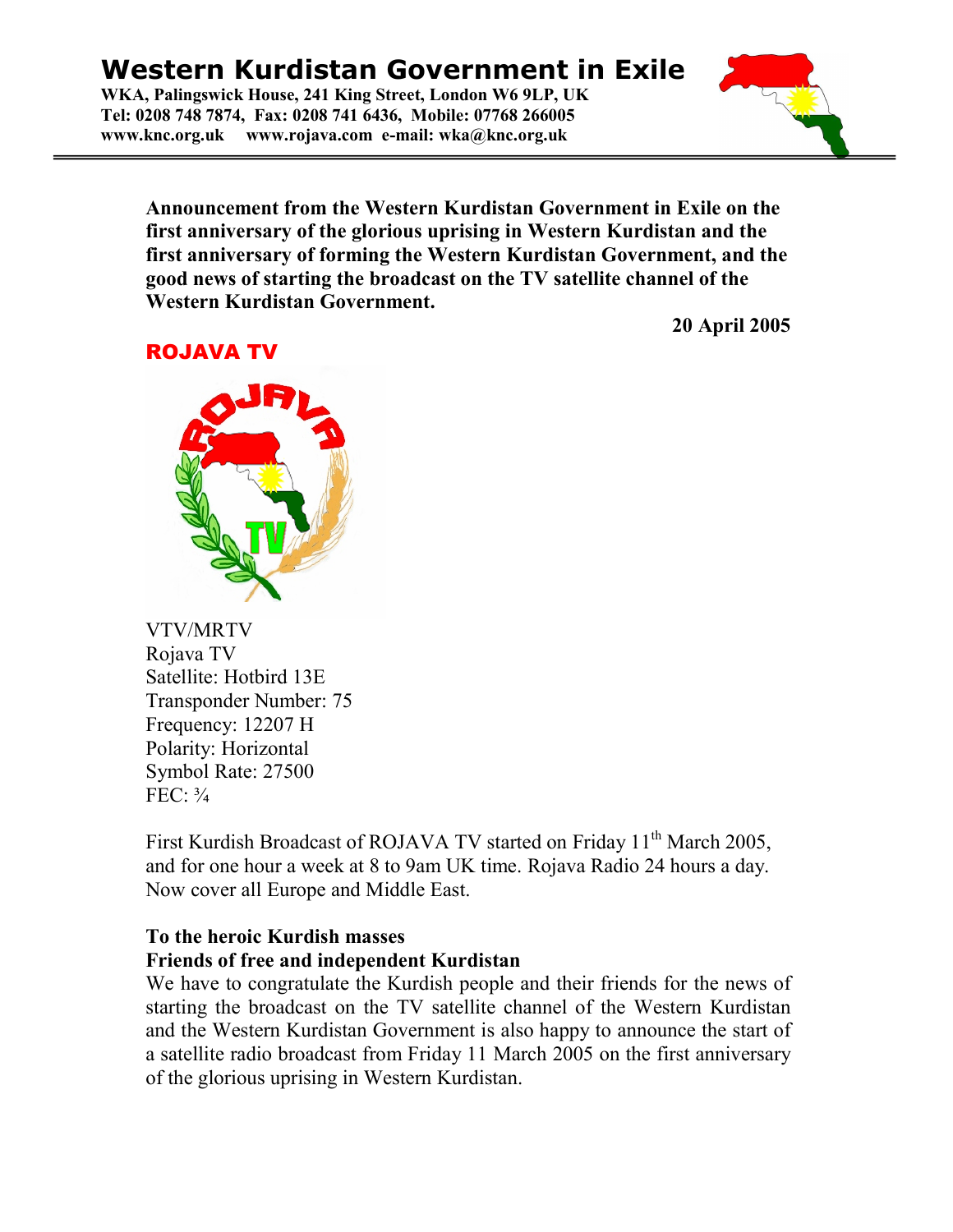The announcement of the birth of Western Kurdistan Government in Exile is the only reply to the barbarism of the Ba'athist Syria and its crimes against our Kurdish people in towns and villages of Western Kurdistan, Qamishlu, Derek, Amuda, Kubani, Afrin, Aleppo and other towns even outside the borders of Kurdistan, where our sons and daughters were persecuted in such Syrian towns as Hamah, Damascus and others..

We who worked for dozens of years in the patriotic Kurdish field in Western Kurdistan tried to organise an uprising against the fascist Syrian regime to spoil the racist Arabic Belt project in 1967 under the leadership of the late martyr Osman Sabri, we say martyr because this hero was indeed murdered by his desperation and his sadness for some of his fellow peoples who disappointed him and led him to resign from the Kurdish Democratic Party in Syria in 1969. Those who murdered him are still continuing in their mission even after his passing despite organising parties on his honour after fighting him for decades and now they want to take advantage from his good name. Since that date the Kurdish people have been left as victims of the Syrian regime and his agents for the dirtiest process of brainwashing that those who practise racist acts against them are their brothers and impose on the Kurdish people hard work to protect Syria and its national security and preserve its geographical borders that have been built on the account of the Kurdish national security and the borders of Kurdistan. However, the uprising in Western Kurdistan has proved without any doubt that the Kurdish people have remained free and did not let imposed ideas control them, so they destroyed the statues of dictatorship and burnt the Syrian flag, raising the Kurdistan flag high in their glorious uprising on 12/3/2004.

In order to evaluate the uprising in an objective way we must know its various steps and the reasons for its stopping:

In the beginning of March 2004 the temporary Iraqi law was announced that adopted federalism for Southern Kurdistan (occupied by Iraq). In the aftermath of that there were demonstrations in Eastern Kurdistan (occupied by Iran), where the occupying forces opened fire on the demonstrators and dozens of them were martyred and wounded and hundreds arrested. The celebrations continued in Northern Kurdistan (occupied by Turkey), and the Kurdish people in Syria were also preparing for Nawruz celebrations (the Kurdish new year). So, the Syrian regime hurried to create an artificial collision between the Kurds and the Arabs in the Qamishlu Stadium thinking that the collision would end after killing a number of Kurds and the celebrations of federalism and Nawroz would turn into mourning and sadness. However, the Kurdish masses rose and attacked the offices of the Ba'ath party and Syrian police, and burnt them. The Kurdish masses took control of the street in all the Kurdish towns. So, the Syrian president gave orders to stop the uprising at any price according to the advice by his friends who informed him that if the uprising continues for a week, the American and British forces